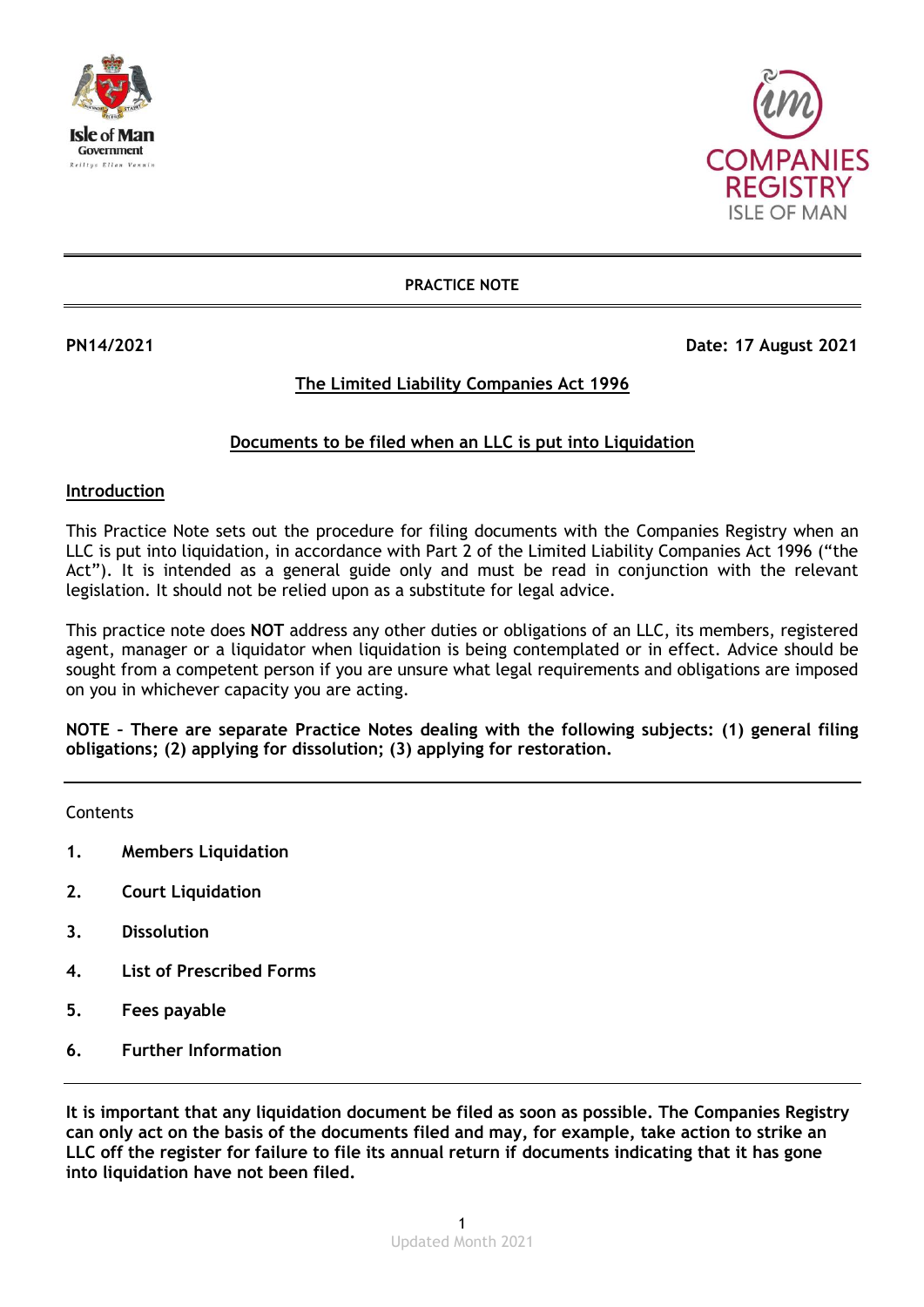# **1. Members Liquidation**

- 1.1 An LLC **must** be wound up on the occurrence of any of the following:
	- 1. If it reaches the end of the duration period (if any) stated in the Articles of Organisation;
	- 2. If its members unanimously agree that it should be wound up;
	- 3. On the death, retirement, resignation, expulsion, dissolution of a member (or anything else which terminates the continued membership of a member) unless the Articles make express provision for its continuance in such circumstances.
- 1.2 Whenever any of these events occur, the LLC automatically goes into provisional liquidation and the remaining members of the LLC are appointed its joint provisional liquidators. They then have to complete and forthwith deliver a form to state that this has happened. (Form L28/1)
- 1.3 If it is intended that the LLC should continue in business even though an event under 1.1.3. has occurred, a member, manager or the registered agent MUST, within 60 days of the occurrence of the event, file a notice to continue business (Form L28/2) to show that the remaining members have either:
	- 1. Agreed to continue the business (if the Articles of Organisation allow make provision for this to happen); or
	- 2. Entered into a legally binding agreement with either the former member(s), their agent or personal representative to buy the interest of the former member in the LLC.
- 1.4 If the Form L28/2 is filed within 60 days, the obligation to wind up the company ceases and the LLC returns to full live status.
- 1.5 **NOTE If no Form L28/2 is filed within 60 days, the provisional liquidators are obliged to wind up the LLC and must announce this in two Manx newspapers using the format set out in the Form L28/3. We cannot accept the Form L28/2 for registration once the 60-day period has elapsed.**

**The Department cannot give advice on the legal and/or financial implications of a failure to file a Form 28/2 within its 60-day filing period.**

- 1.6 At any point during the course of liquidation, the provisional liquidators (i.e. former members) may, by unanimous written agreement, appoint a liquidator to act in their place. If they do so, they must forthwith file a notice of appointment containing the details of the new liquidator. (Form L28/4)
- 1.7 If at any point this liquidator ceases to act, then the original provisional liquidators must continue with the winding-up. They must forthwith file a notice of cessation for that liquidator. (Form L28/5) They can, of course, appoint a new liquidator at any time afterwards and inform us if they do.
- 1.8 There is no requirement for the provisional liquidators or a liquidator to file periodic statements of account with us.

## **2. Court Liquidation**

 The Court may order an LLC to be wound-up or dissolved on such terms as it thinks fit, and may appoint a provisional liquidator or a liquidator for this purpose. Whenever the High Court appoints a provisional liquidator or a liquidator, a certified copy of each Order must be filed with us.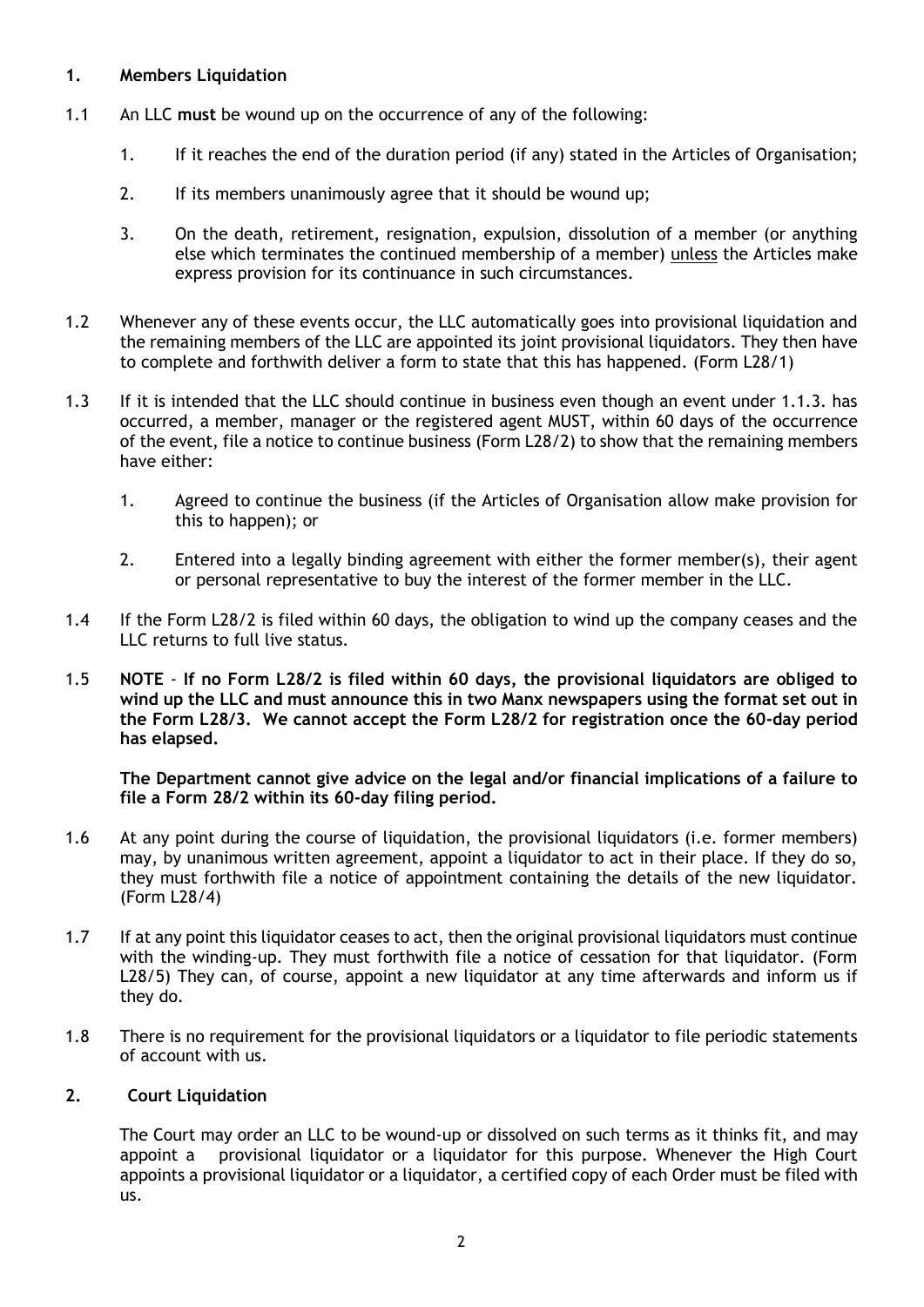# **3. Dissolution**

- 3.1 When a members' liquidation is complete, the provisional liquidators, or the liquidator if one has been appointed, must file a notice of dissolution (Form L30/1). No accounts need be filed with this form. There is a filing fee of £55, payable on submission of this form.
- 3.2 On receipt of the Form L30/1, the Companies Registry will issue a Certificate of Dissolution, at which point the LLC is dissolved.
- 3.3 If the LLC is in court liquidation, it will be necessary to obtain a Court Order to release the liquidator and have the LLC formally dissolved. A copy of this Court Order must be filed as soon as possible after it is made so that the public record can be updated.
- 3.4 If after dissolution, any property of the LLC is discovered, the registered agent, or, if there is no agent, the members, can act as trustee for the members and creditors. The trustee has the power to distribute any property and take any other action in the name of the LLC. If the members are acting as trustees, they may at any time appoint another person to act in their place. If they do, they must forthwith inform us of the appointment on Form 34.
- 3.5 If it is found necessary to re-appoint the liquidator after the LLC has been dissolved, an application for the LLC to be restored must be made to Court within **TWO YEARS** after the dissolution date. A copy of such an Order must be filed within seven days of its making.
- **3.6 NOTE – The administrative procedure for restoration under Section 11B of the Act does NOT apply to a company in liquidation unless it has been struck off the register under Section 11. This happens when the Department believes that the liquidator is not acting or that the liquidation has been completed.**
- **4. List of Prescribed Forms**

| <b>Description</b> |
|--------------------|
|                    |

- L28/1 Statement of provisional intent to wind up a company
- L28/2 Notice to continue business<br>L28/3 Notice of winding-up
- Notice of winding-up
- L28/4 Notice of appointment of liquidator
- L28/5 Notice of cessation of liquidator<br>L30/1 Notice of dissolution
- Notice of dissolution
- L30/2 Certificate of dissolution
- L34 Notice of appointment of trustee

### **5. Fees payable**

- 5.1 Most documents do not have a filing fee when submitted to us within their prescribed filing period. However, certain documents, e.g. the Notice of Dissolution, do have a registration fee.
- 5.2 Most documents submitted outside the filing period attract a late registration fee. The amount of this late fee depends on how much time has passed after the filing period has expired. The late fee is payable **in addition** to any other registration fee that may be due.
- 5.3 The late fee effective from  $7<sup>th</sup>$  January 2014 is calculated as follows:

| 1 month and one day to 3 months | £100 |
|---------------------------------|------|
| More than 3 months              | £250 |

5.4 Details about all fees payable in the Companies Registry are obtainable from our website [www.gov.im/categories/business-and-industries/companies-registry](http://www.gov.im/categories/business-and-industries/companies-registry) . Payment of fees can be